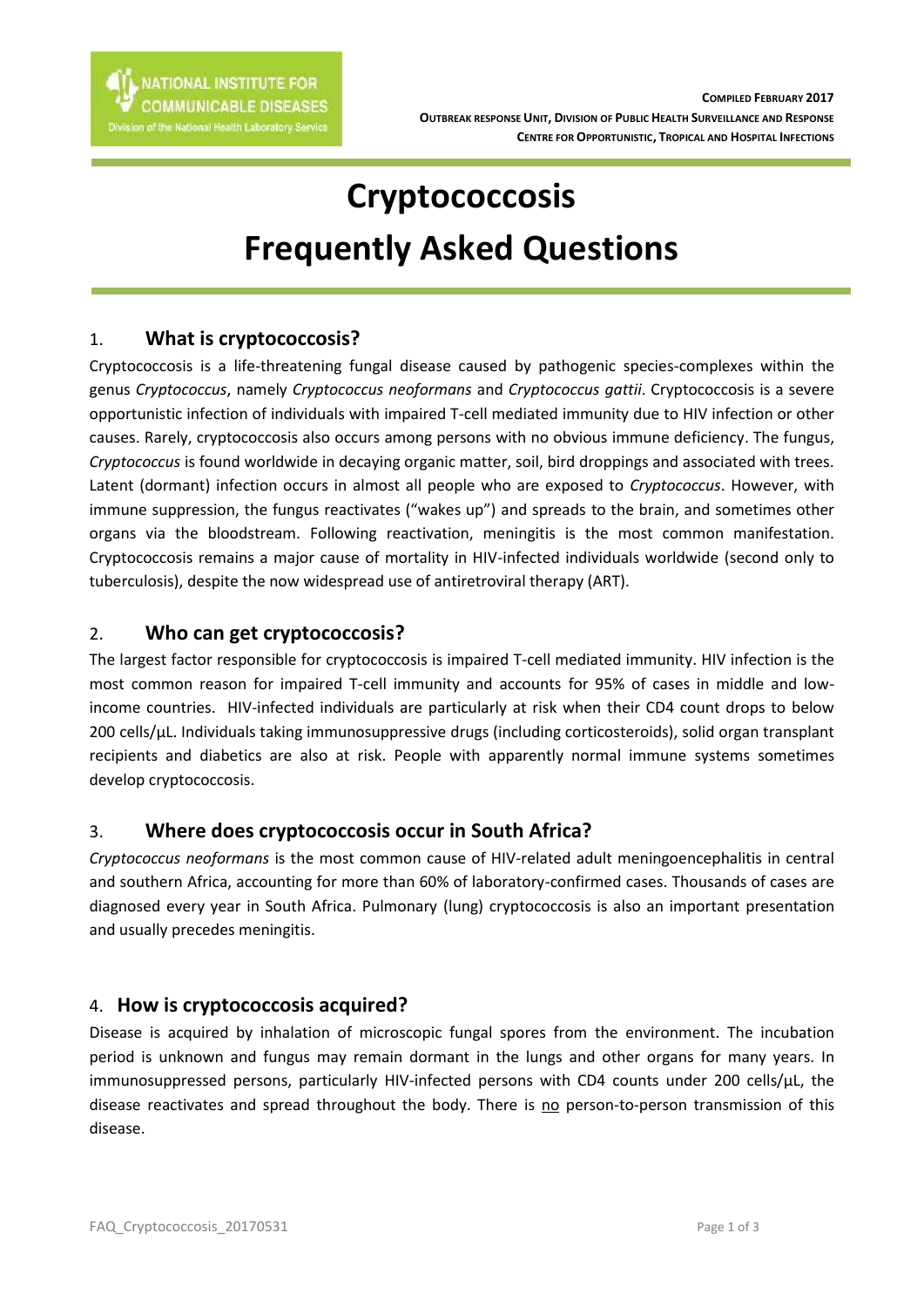## 5. **Does cryptococcosis affect animals?**

Yes. Cryptococcosis is most common in cats but also is seen in dogs, cattle, horses, sheep, goats, birds, and wild animals, including marine mammals.

# 6. **What are the signs and symptoms of cryptococcosis in humans?**

*Cryptococcus* can affect several organs, but most patients will present with meningitis or meningoencephalitis (with or without neck stiffness). Symptoms and signs are: headache due to raised intracranial pressue, vomiting, confusion, altered level of consciousness, 6th cranial nerve palsies with double vision (diplopia) and visual impairment, swollen optic disk (papilloedema), fever, neck stiffness, memory loss and new-onset psychiatric symptoms, cutaneous lesions (e.g. papules, pustules and nodules), cough, pleuritic chest pain and/or dyspnea progressing to severe pneumonia with respiratory failure. Features on chest Xray may include cavitation, infiltration and consolidation.

# 7. **How is symptomatic cryptococcosis diagnosed?**

**Lumbar puncture** is essential in order to confirm the diagnosis of cryptococcal meningitis (CM). A medical practitioner needs to ensure that there are no focal neurological signs before performing a LP. If there are focal neurological signs, a CT scan will be performed first to rule out a space-occupying lesion. CSF is usually submitted for chemistry tests, microscopy (cell count, Gram stain, and India ink stain), cryptococcal antigen detection test, bacterial and fungal culture. There are various tests that can be performed to make a diagnosis of cryptococcosis. Using the **India ink stain** on cerebrospinal fluid (CSF) *Cryptococcus* appears as a round yeast form surrounded by a large halo which is the capsule. The India ink test has a relatively poor sensitivity. Therefore, a negative test does not exclude the diagnosis of cryptococcal meningitis. The **Cryptococcal antigen (CrAg) detection tests** detects a component of the fungal capsule and can be performed on CSF and blood using a latex agglutination test (CLAT) or an enzyme immunoassay (EIA) or the newer test - a lateral flow assay (LFA). This is a dipstick test with accuracy greater than 95%. It is also affordable and quick. Results are available within 10 minutes. CrAg tests (LFA, CLAT and EIA) remain positive for weeks to months after cryptococcal meningitis has been treated. **Fungal culture** is the gold standard and can be performed on any specimen including CSF, tissue, blood and sputum and provides a definitive diagnosis of cryptococcosis. However, fungal culture may take days to weeks. Culture is the only means to diagnose relapse or recurrent disease. **Histopathology** stains of tissue sections can also be used to identify fungal elements suggestive of *Cryptococcus* species. Patients with CM often have raised intracranial pressure (ICP), which can lead to death if left untreated. Therefore, the opening CSF pressure needs to be recorded at the time of performing the LP. Normal CSF pressure is <20 cm H2O. Patients with CM, who have raised ICP, require therapeutic lumbar punctures to remove sufficient CSF to normalise the pressure. This leads to an improvement in symptoms related to raised ICP, including headache, confusion and vomiting.

# 8. **How is symptomatic cryptococcal meningitis treated?**

**Induction phase (In-hospital):** Amphotericin B 1 mg/kg/day IVI plus fluconazole 800 mg orally daily for 2 weeks. **Consolidation phase:** Fluconazole 400 mg orally daily for 8 weeks. **Maintenance phase:** Fluconazole 200 mg orally daily, for at least 12 months.

#### **Management of raised ICP by therapeutic LPs**

Alleviate pressure initially by draining CSF to decrease opening pressure at initial LP. Thereafter the need for pressure relief should be dictated by recurrence of symptoms of raised ICP. Some patients may require daily therapeutic lumbar punctures until the pressure normalises.